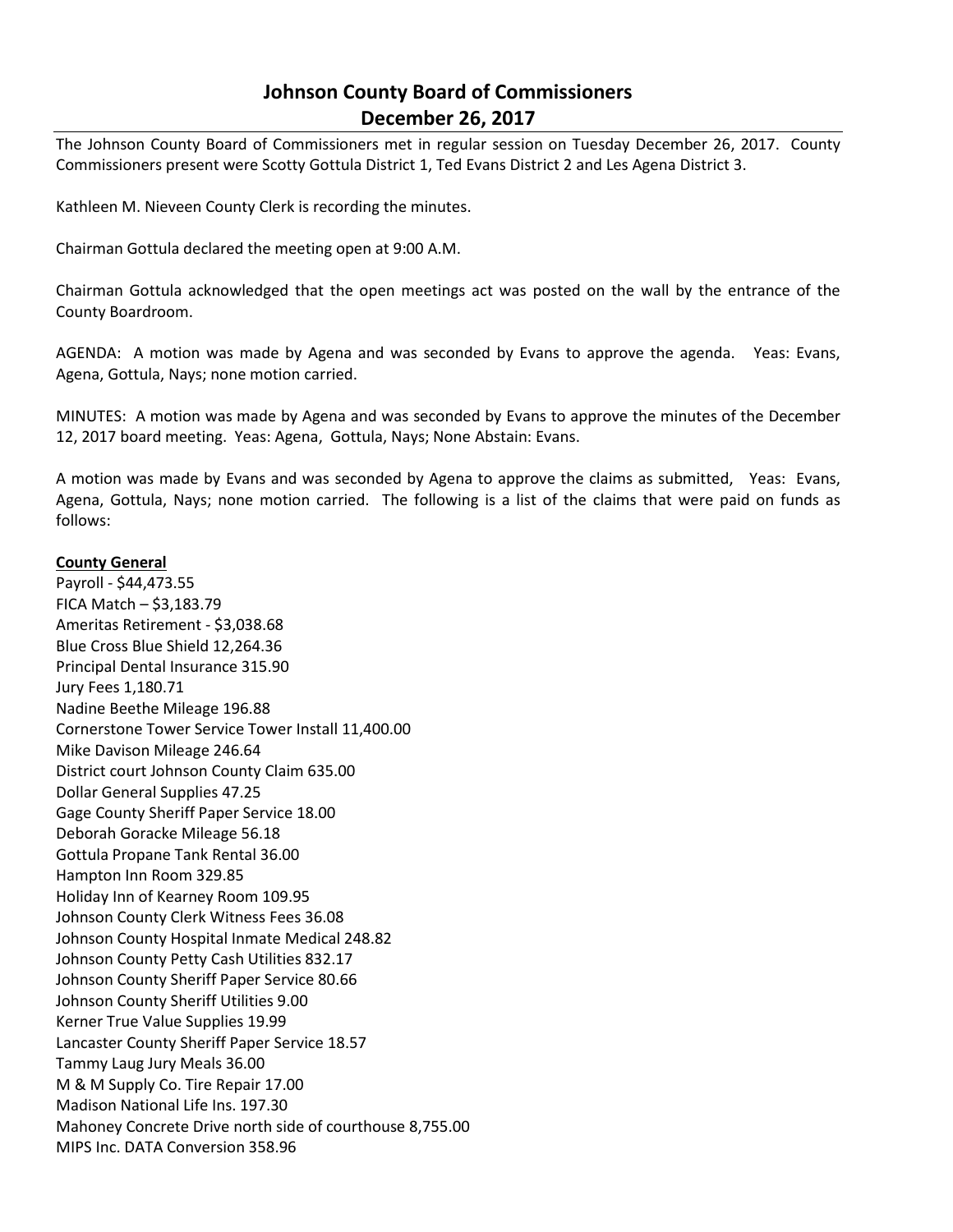Moran Plumbing Repair 175.96 NE Health & Human Services 90.00 Networkfleet Inc GPS Service 113.70 Kathleen Nieveen Mileage 179.76 Paramount Linen Rugs 91.90 Physicians Lab Inmate 175.00 Quill Corp. Supplies 353.75 Region V System Inmate 382.00 Richardson County Sheriff McCoy 440.00 Scotty's Grocery Inmate Meals 646.00 Richard R. Smith Dues 331.84 Tecumseh Central Market Supplies 10.56 Time Warner phone 851.41 US Cellular Tower Rent 438.00 Windstream phone 653.32

### **ROAD Fund**

Payroll – \$18,576.37 FICA Match – 1,304.24 Ameritas Retirement – 1,253.95 Blue Cross Blue Shield Insurance 6,968.66 Principal Dental Insurance 163.80 Eggers Brothers Supplies 99.74 GIS Workshop Maintenance 400.00 Holiday Inn of Kearney Room 219.90 Johnson County Petty Cash Utilities 164.23 Martin Marietta Rock 22,434.87 ME Collins Contracting 186,619.68 Sid's Auto Parts 304.12 Nebraska Public Power Utilities 86.52 Networkfleet Inc GPS 659.94 Sam's Club Misc. 34.05 Seneca Sanitation Trash 60.00 US Bank Supplies 17.84 US Cellular phone 77.69 Windstream Landline 137.79

### **EMERGENCY MANAGEMENT FUND**

Johnson County Petty Cash Tower 33.16

### **AMBULANCE**

Amanda Burki Battery/Cards/Postage 54.03 Cook Rescue mileage/supplies 444.62 Johnson County Hospital Supplies 204.83 Southeastern Emergency Equip. Supplies 92.46 Diane Wilken CPR Training 180.00

The board received a copy of an e-mail from Todd Zeilinger, Zeilinger Keno Inc., indicating that he will no longer be operating Keno for Johnson County as there are no active locations being operated for Johnson County, Nebraska, and that he will be cancelling his keno license for Johnson County.